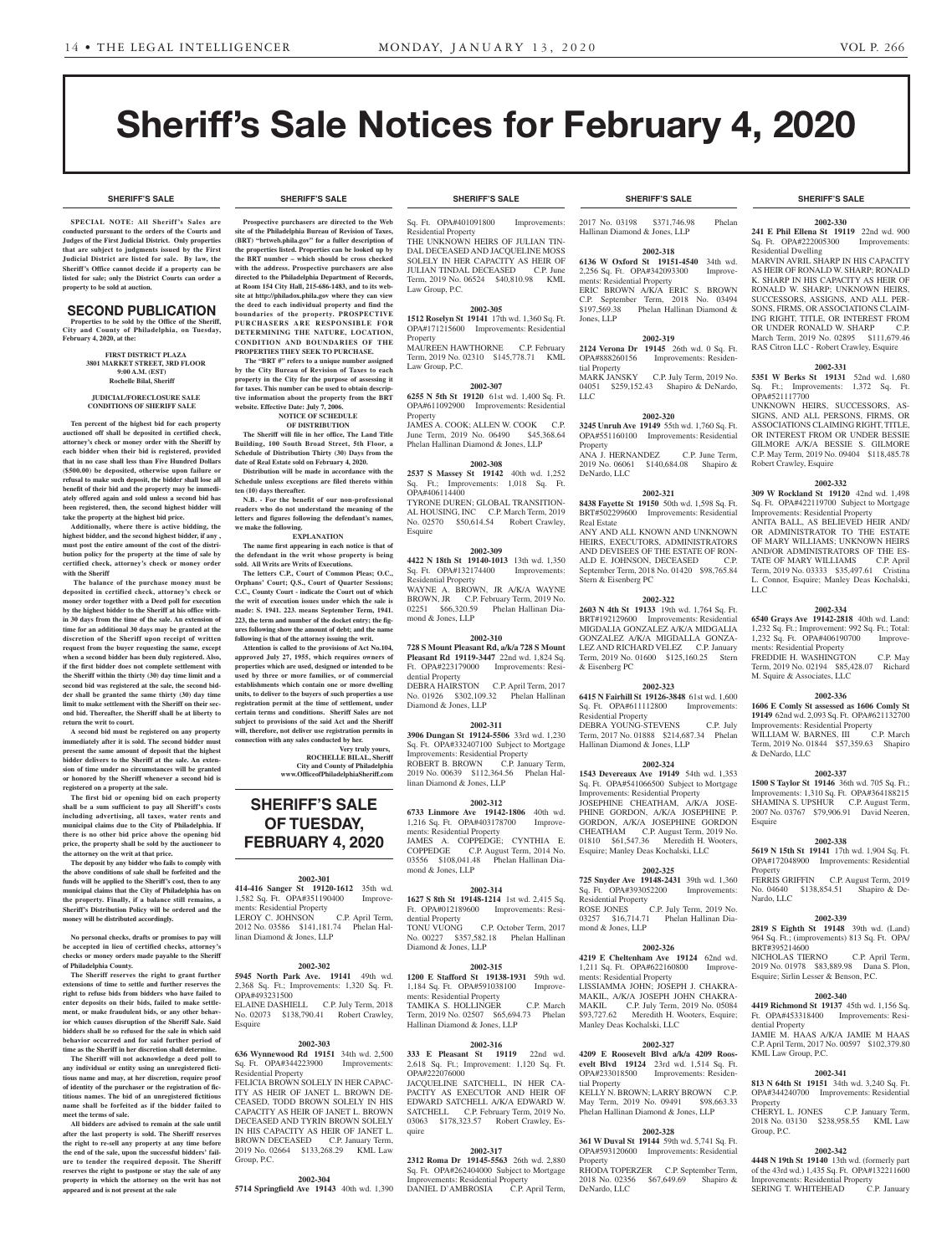Crawley, Esquire

Term, 2019 No. 02362 \$32,037.73 Robert

**2002-395 1930 Medary Ave 19141** 50th wd. 1,455 Sq. Ft. OPA#171306900 Subject to Mortgage Improvements: Residential Dwelling ESTATE OF MINNIE PRICE A/K/A MINNIE B. PRICE C/O RENEE SHARPE, PERSON-AL REPRESENTATIVE; RENEE SHARPE, KNOWN HEIR AND PERSONAL REPRE-SENTATIVE OF THE ESTATE OF MINNIE PRICE A/K/A MINNIE B. PRICE; LESLIE COOPER, KNOWN HEIR OF MINNIE PRICE A/K/A MINNIE B. PRICE; FRANK-LIN SHIELDS, KNOWN HEIR OF MIN-NIE PRICE A/K/A MINNIE B. PRICE; UN-KNOWN HEIRS, SUCCESSORS, ASSIGNS, AND ALL PERSONS, FIRMS, OR ASSOCIA-TIONS CLAIMING RIGHT, TITLE, OR IN-TEREST FROM OR UNDER MINNIE PRICE A/K/A MINNIE B. PRICE C.P. August Term, 2016 No. 00921 \$83,109.66 RAS Citron LLC - Robert Crawley, Esquire

**2002-396 6666 Blakemore St 19119** 22nd wd. 1,610 Sq. Ft.; Improvements: 1,466 Sq. Ft.

PHILLIP RILEY; JEANEE RILEY C.P. August Term, 2019 No. 02555 \$184,026.96

**2002-397 2045 W Oxford St 19121** 47th wd. 1,124 Sq. Ft. OPA#472033800 Improvements: Resi-

SHARONN E. THOMAS C.P. October Term, 2018 No. 03721 \$117,706.30 KML

**2002-399 3828 Patrician Dr 19154** 66th wd. 2,753 Sq. Ft. OPA#662431800 Improvements: Resi-

UNKNOWN HEIRS, SUCCESSORS, AS-SIGNS, AND ALL PERSONS, FIRMS, OR ASSOCIATIONS CLAIMING RIGHT, TITLE, OR INTEREST FROM OR UNDER MARY P. GUEST, DECEASED, SUSAN GUEST, KNOWN HEIR OF MARY P. GUEST, DE-CEASED, FRANCIS GUEST, KNOWN HEIR OF MARY P. GUEST, DECEASED AND CHRISTOPHER GUEST, KNOWN HEIR OF MARY P. GUEST, DECEASED C.P. May Term, 2018 No. 00119 \$208,502.59 Shapiro

**2002-400 631 E Locust Ave assessed as 631 Locust Ave 19144** 12th wd. 3,220 Sq. Ft. OPA#122073300 Improvements: Residential Property UNKNOWN HEIRS, SUCCESSORS, AS-SIGNS, AND ALL PERSONS, FIRMS, OR ASSOCIATIONS CLAIMING RIGHT, TITLE, OR INTEREST FROM OR UNDER JOHN H. KENDRICK, DECEASED AND RUTH KEN-DRICK PRINGLE, KNOWN HEIR OF JOHN H. KENDRICK, DECEASED C.P. October Term, 2018 No. 02320 \$126,406.02 Shapiro

**2002-401 5637 Arch St 19139-2552** 4th wd. 758 Sq. Ft. OPA#042032700 Improvements: Row

RONALD REALER AND EBBONI REALER C.P. July Term, 2019 No. 02544 \$68,767.39 Hladik, Onorato & Federman, LLP

**2002-402 3900 Ford Rd, Unit 14-O 19131** 24th wd. S.W. side of Ford Rd; S.E. side of Cranston Rd; 1,867 Sq. Ft. OPA#888520204 Improve-

**2002-403 1808 68th Ave 19126** 10th wd. 1,755 Sq. Ft. BRT#101252500 Improvements: Residential JOHNETTA PALMER C.P. January Term, 2019 No. 03962 \$160,959.04 Stern &

**2002-404 2048 Upland Way 19131** 34th wd. 4,965 Sq.

STEPHEN A. WHITE C.P. July Term, 2018 No. 01363 \$213,280.18 Phelan Hallinan

**2002-405 4211 Fairdale Rd 19154** 66th wd. 2,357

TINA M. HARDING C.P. June Term, 2019 No. 05382 \$154,396.73 KML Law Group,

**2002-406 2600 W. Harold St 19132** 87th wd. Residential

 $Ft$  OPA#342136901 Improve

ments: Res Condo 5+sty Masonry JANIS L. HOLLOWAY C.P. July Term, 2019 No. 03359 \$37,631.37 Denise A.

OPA#221286600

dential Property

Law Group, P.C.

dential Property

& DeNardo, LLC

& DeNardo, LLC

Conv/apt 2 Sty

Kuestner, Esquire

Eisenberg, PC

dential Property

 $PC<sub>c</sub>$ 

Diamond & Jones, LLP

Sq. Ft. OPA#662580300 Residential Property

Robert Crawley, Esquire

Term, 2019 No. 03020 \$70,624.16 KML Law Group, P.C.

### **2002-343**

**2057 S Alden St 19143** 40th wd. 795 Sq. Ft. OPA#401016000 Improvements: Residential Property BRANDI GRANNUM C.P. July Term, 2019

No. 03739 \$55,905.21 KML Law Group, P.C.

#### **2002-344**

**3860 N Darien St 19140** 43rd wd. 478 Feet 8 Inches x 16 Feet 4 Inches OPA#432321400 Subject to Mortgage Improvements: Home WILLIAM HUARCAYA C.P. March Term, 2019 No. 00368 \$66,348.36 W. Mark Mullineaux, Esquire

#### **2002-345**

**109 W Nedro Ave 19120** 61st wd. 1,037 Sq. Ft. OPA#612107200 Improvements: Residential Property ROGER WALKER AND LISA R. WALK-

ER C.P. February Term, 2017 No. 03503 \$40,246.97 KML Law Group, P.C.

# **2002-346**

**2224 N Wanamaker St 19131** 52nd wd. 1,280 Sq. Ft. OPA#522237100 Improvements: Residential Property LA'KIA S. ABEL C.P. July Term, 2019 No. 01905 \$170,357.53 KML Law Group, P.C.

#### **2002-349**

**4233 Neilson St 19124** 33rd wd. 810 Sq. Ft. OPA#332529800 Improvements: Residential Property

EDWARD CORREA C.P. March Term, 2017 No. 00685 \$62,342.49 KML Law Group, P.C.

#### **2002-350**

**1229 Unruh Ave 19111** 53rd wd. 1,780 Sq. Ft. OPA#532073800 Improvements: Residential Property AMALIA MARTINEZ AND JOSE RICO-

MUTIZ C.P. October Term, 2018 No. 04541 \$161,750.19 KML Law Group, P.C.

# **2002-351**

**5831 Knox St 19144** 59th wd. (formerly part of the 22nd wd.) 938 Sq. Ft. OPA#593178500 Improvements: Residential Property THE UNKNOWN HEIRS OF FRANCES E. JENKINS A/K/A FRANCES WILLIAMS DECEASED C.P. August Term, 2018 No. 03143 \$67,548.60 KML Law Group, P.C.

#### **2002-352**

**3509 Engelwood St 19149** 55th wd. 1,351 Sq. Ft. OPA#551505600 Improvements: Resi-

dential Property<br>JOHNNY CRUZ C.P. March Term, 2016 No. 02045 \$148,764.56 KML Law Group, P.C.

#### **2002-353**

**9236 Academy Rd 19114** 57th wd. 9,660 Sq. Ft. OPA#572335000 Improvements: Residential Property

SUSANNE WILDONGER AS ADMINIS-TRATRIX OF THE ESTATE OF THELMA WILDONGER DECEASED C.P. July Term, 2019 No. 01006 \$174,171.77 KML Law Group, P.C.

#### **2002-355**

**8925 Leonard St 19152-1316** 57th wd. 1,060 Sq. Ft. OPA#571181500 Improvements: Residential Property

COLLEEN ANDERSON, IN HER CAPACI-TY AS HEIR OF MAURICE E. MATTHEWS, JR, DECEASED; DOROTHY MATTHEWS, IN HER CAPACITY AS HEIR OF MAURICE E. MATTHEWS, JR, DECEASED; MAURICE E. MATTHEWS, SR, IN HIS CAPACITY AS HEIR OF MAURICE E. MATTHEWS, JR, DECEASED; UNKNOWN HEIRS, SUC-CESSORS, ASSIGNS, AND ALL PERSONS, FIRMS, OR ASSOCIATIONS CLAIMING RIGHT, TITLE, OR INTEREST FROM OR UNDER MAURICE E. MATTHEWS, JR, DE-CEASED C.P. April Term, 2019 No. 01157 \$192,517.40 Phelan Hallinan Diamond & Jones, LLP

#### **2002-356**

**3813 Nedla Rd 19154-2716** 66th wd. 1,600 Sq. Ft. OPA#662560800 Improvements: Residential Property

DAPHNE MAGAC A/K/A DAPHNE ANNE MAGAC; JOHN MAGAC A/K/A JOHN T. MAGAC C.P. April Term, 2018 No. 00827 \$200,411.34 Phelan Hallinan Diamond & Jones, LLP

#### **2002-357**

**5715 Leonard St 19149-3518** 62nd wd. 1,220 Sq. Ft. OPA#621516000 Improvements: Residential Property

UNKNOWN HEIRS, SUCCESSORS, AS-SIGNS, AND ALL PERSONS, FIRMS, OR ASSOCIATIONS CLAIMING RIGHT. TITLE, OR INTEREST FROM OR UNDER KENNETH J. MARTUS, DECEASED C.P. August Term, 2019 No. 04918 \$36,437.35 Phelan Hallinan Diamond & Jones, LLP

#### **2002-358**

**15033 London Rd 19116-1533** 58th wd. 1,224 Sq. Ft. OPA#583167000 Improvements: Residential Property HERBERT O. WRIGHT, IV C.P. October Term, 2016 No. 03089 \$161,653.36 Phelan Hallinan Diamond & Jones, LLP

#### **2002-359**

**5556 Ludlow St 19139** 60th wd. 1,040 Sq. Ft. BRT#604013200 Improvements: Residential Dwelling KAREEM A. MOORE C.P. June Term, 2019 No. 06942 \$58,610.21 Weber Gal- $2019100$ ,  $00942$   $009000021$   $00024$   $000021$ Sarah A. Elia, Esquire

# **2002-360**

**6216 Shelbourne St 19111-5634** 35th wd. 1,138 Sq. Ft. OPA#353198200 Improvements: Residential Property DAVID A. OPRYSKO; MARYELLEN P. OPRYSKO A/K/A MARY ELLEN P. OPRYS-KO C.P. October Term, 2018 No. 03595<br>\$32,163.30 Phelan Hallinan Diamond & Phelan Hallinan Diamond & Jones, LLP

# **2002-361**

**6456 Ardleigh St 19119-3901** 22nd wd. 1,436 Sq. Ft. OPA#221293500 Improvements: Residential Property KENNETH A. FENNAL C.P. October Term, 2018 No. 04142 \$13,560.19 Phelan Hallinan Diamond & Jones, LLP

#### **2002-362**

**815 N 63rd St 19151-3437** 34th wd. 3,103 Sq. Ft. OPA#342360801 Improvements: Residential Property ANDREA NADINE FORD-TIGHMAN A/K/A ANDREA FORD TILGHMAN, IN-DIVIDUALLY AND IN HER CAPACITY AS ADMINISTRATRIX OF THE ESTATE OF MARY A. WHITE LITTLE JOHN A/K/A MARY ANNA WHITE LITTLEJOHN A/K/A MARY A. WHITE LITTLE-JOHN; UN-KNOWN HEIRS, SUCCESSORS, ASSIGNS, AND ALL PERSONS, FIRMS, OR ASSO-CIATIONS CLAIMING RIGHT, TITLE, OR INTEREST FROM OR UNDER MARY A. WHITE LITTLE JOHN A/K/A MARY ANNA WHITE LITTLEJOHN A/K/A MARY A. WHITE LITTLE-JOHN, DECEASED C.P. August Term, 2019 No. 00725 \$167,661.13 Phelan Hallinan Diamond & Jones, LLP

#### **2002-363**

**2609 W Hagert St 19132-3535** 28th wd. 1,176 Sq. Ft. OPA#281262600 Improvements: Residential Property LORENZO BAILEY; VERON ACKRIDGE A/K/A VERNON AKRIDGE C.P. October Term, 2018 No. 03025 \$33,968.62 Phelan Hallinan Diamond & Jones, LLP

#### **2002-364**

**5304 Diamond St 19131** 52nd wd. ROW B/GAR 2 STY STONE; 1,440 Sq. Ft. BRT#521147700 Improvements: Residential Dwelling VIRGINIA F. TUCKER C.P. January Term, 2019 No. 00581 \$121,387.32 McCabe, Weisberg, & Conway, LLC

#### **2002-365**

**1828 Frankford Ave 19125** 18th wd. Convential Row, Apartment, 3 Story; 4,230 Sq. Ft. BRT#183050100 Improvements: Residential Dwelling JEFFREY C. MARSHALL C.P. November

Term, 2018 No. 02942 \$28,931.56 McCabe, Weisberg, & Conway, LLC

#### **2002-366**

**7842 Forrest Ave 19150** 50th wd. ROW B/GAR 2 STY MASONRY; 1,088 Sq. Ft. BRT#502193700 Improvements: Residential Dwelling SEAN WIGGINS AND UNITED STATES OF AMERICA, U.S. DEPARTMENT OF JUS-TICE EASTERN DISTRICT OF PENNSYL-

VANIA C.P. June Term, 2019 No. 05464 \$133,815.43 McCabe, Weisberg, & Conway, LLC

# **2002-367**

**415 W. Chew Ave a/k/a 415 W Chew St 19120** 61st wd. Land: 1,787 Sq. Ft.; Improvement: 1,350 Sq. Ft. OPA#612046600 Improvements: Residential Real Estate CAROL SOMMERVILLE AND JEMMIA SPENCE C.P. February Term, 2019 No. 03032 \$52,296.41 Stern & Eisenberg PC

# **2002-368**

**4002 Lawndale St 19124** 33rd wd. 1,120 Sq. Ft. OPA#332257500 Improvements:

**SHERIFF'S SALE SHERIFF'S SALE SHERIFF'S SALE SHERIFF'S SALE SHERIFF'S SALE**

Residential Property YRIS JIMENEZ C.P. July Term, 2019 No. 03005 \$89,203.15 KML Law Group, P.C.

### **2002-369**

**2118 N Marston St 19121** 32nd wd. 700 Sq. Ft. OPA#323198100 Improvements: Residential Property LINH NGUYEN A/K/A LINH THI NGUYEN C.P. June Term, 2019 No. 07213 \$44,188.22 KML Law Group, P.C.

#### **2002-370**

**3900 Ford Rd, Unit 10L 19131** 52nd wd. 986 Sq. Ft. OPA#888520151 Improvements: Residential Property KARINA O. MARTINEZ C.P. July Term, 2019 No. 03960 \$109,949.52 KML Law Group, P.C.

#### **2002-371**

**1945 Waterloo St 19122** 18th wd. (formerly part of the 19th wd.) 514 Sq. Ft. OPA#183243400 Improvements: Residential Property ESAU A. HERNANDEZ A/K/A ESAU HER-

NANDEZ C.P. July Term, 2019 No. 02565 \$62,563.98 KML Law Group, P.C. **2002-372**

**2808 W Albert St 19132** 28th wd. 741 Sq. Ft. BRT#281330000 Improvements: Residential CHARLENE GILES C.P. December Term, 2018 No. 01614 \$68,914.97 Stern & Eisenberg, PC

#### **2002-373**

**5719 Hope St 19120** 61st wd. Land: 1,365 Sq. Ft.; Improvement: 990 Sq. Ft. BRT#612463200 Improvements: Residential Real Estate JOCELYN ROYSTER A/K/A JOCELYN SMITH, SOLELY AS KNOWN HEIR TO THE ESTATE OF JACK M. ROYSTER A/K/A JACK ROYSTER A/K/A JACKIE MITCH-ELL ROYSTER A/K/A JACKIE M. ROYS-TER AND THE UNKNOWN HEIRS OF THE ESTATE OF JACK M. ROYSTER A/K/A JACK ROYSTER A/K/A JACKIE MITCH-ELL ROYSTER A/K/A JACKIE M. ROYSTER<br>
CP January Term 2019 No. 01911 C.P. January Term, 2019 No. 01911 \$101,655.45 Stern & Eisenberg PC

#### **2002-374**

**256 W Champlost Ave 19120** 61st wd. 1,101 Sq. Ft. (land area); 1,168 Sq. Ft. (improvement area) OPA#612150400 Subject to Mortgage Improvements: Row 2 Sty Masonry WAVE REALTY, LLC C.P. July Term, 2019 No. 04238 \$126,902.67 Scott M. Klein, Esquire

#### **2002-375**

**5806 N 12th St 19141** 49th wd. 1,440 Sq. Ft. OPA#493143000 Improvements: Residential Property SHAHEED PAYNE C.P. August Term, 2019 No. 00659 \$123,332.93 KML Law Group, P.C.

#### **2002-376**

**614 N 63rd St 19151** 34th wd. 1,920 Sq. Ft.; Improvements: 1,666 Sq. Ft. OPA#344191800 MELVIN WILLIAMS, IN HIS CAPACITY AS KNOWN HEIR OF SHIRLEY HUNTER; UN-KNOWN HEIRS, SUCCESSORS, ASSIGNS, AND ALL PERSONS, FIRMS, OR ASSO-CIATIONS CLAIMING RIGHT, TITLE, OR INTEREST FROM OR UNDER SHIRLEY<br>HUNTER C.P. January Term. 2019 No. C.P. January Term, 2019 No. 00322 \$181,490.72 Robert Crawley, Esquire

#### **2002-377**

**6118 N Franklin St 19120** 61st wd. 1,203 Sq. Ft. OPA#611163400 Improvements: Residential Property TYRA MINNAY C.P. April Term, 2019 No.

# 02775 \$88,122.91 KML Law Group, P.C. **2002-378**

**208 W Olney Ave 19120** 42nd wd. 1,045 Sq. Ft. OPA#422306600 Improvements: Residential Property MAMIE BROWN C.P. June Term, 2019 No. 07216 \$66,632.76 KML Law Group, P.C.

### **2002-379**

**3521 Oakmont St 19136-3520** 64th wd. Land: 1,844 Sq. Ft.; Improvement: 1,568 Sq. Ft.; Total: 1,844 Sq. Ft. OPA#642195500 Improvements: Residential Property CHARLES M. COYNE AND COLEEN P. COYNE C.P. August Term, 2019 No. 00499 \$51,461.21 Richard M. Squire & Associates, LLC

#### **2002-380**

**1758 S 60th St 19142** 3rd wd. 14,73 Sq. Ft. OPA#034139500 Improvements: Residential Property JAMES UBOTEE C.P. May Term, 2019 No. 01891 \$92,348.05 KML Law Group, P.C.

**2002-381**

**1035 E Gorgas Ln 19150** 50th wd. 2,830 Sq. Ft. BRT#502420800 Subject to Mortgage Improvements: Residential Dwelling WANDA MIAL C.P. September Term, 2018 No. 03603 \$27,868.39 Law Office of Gregory Javardian, LLC

# **2002-382**

**2996 Cedar St 19134** 25th wd. 952 Sq. Ft. BRT#251439600 Improvements: Residential Dwelling<br>MELISSA KELLY C.P. May Term, 2019 No. 09342 \$69,346.13 Law Office of Gregory Javardian, LLC

#### **2002-383**

**5427 Hadfield St 19143** 51st wd. 953 Sq. Ft.; Improvements: 1,128 Sq. Ft. OPA#513184200 UNKNOWN HEIRS, SUCCESSORS, AS-SIGNS, AND ALL PERSONS, FIRMS, OR ASSOCIATIONS CLAIMING RIGHT. TITLE, OR INTEREST FROM OR UNDER GERALDINE FORD C.P. October Term, 2018 No. 03238 \$108,994.05 Robert Crawley, Esquire

#### **2002-384**

**621 McKean St 19148** 39th wd. 1,660 Sq. Ft. OPA#393023500 Improvements: Commercial FGC DEVELOPMENT & PROPERTY MAN-AGER, LLC C.P. June Term, 2019 No. 05315 \$183,045.80 Jill M. Fein, Esquire

# **2002-385**

**623 McKean St 19148** 39th wd. 1,660 Sq. Ft. OPA#393023600 Improvements: Commercial FGC DEVELOPMENT & PROPERTY MAN-AGER, LLC C.P. June Term, 2019 No. 05313 \$184,221.06 Jill M. Fein, Esquire

Improvements: 1,404 Sq. Ft. OPA#572076352 ABDUL HASSAN C.P. February Term, 2019 No. 01349 \$239,039.84 Robert Craw-

**2002-387 6639 Crowson St 19119** 87th wd. 1,703 Sq. Ft. BRT#871528280 Improvements: Resi-

BRANDI N. JEFFERSON A/K/A BRANDI JEFFERSON C.P. August Term, 2019 No. 04922 \$309,571.41 Stern & Eisenberg PC **2002-388 1726 N Uber St a/k/a 1726 N Uber St Lot 33 19121** 47th wd. 3,023 Sq. Ft. OPA#472113926 Improvements: Residential Property JOHN R. HALL C.P. February Term, 2019 No. 02283 \$91,077.67 KML Law Group,

**2002-389 5788 Haddington St 19131** 4th wd. (formerly part of the 52nd wd.) 1,185 Sq. Ft. OPA#043226300 Improvements: Residen-

NATHALIE ELYSEE C.P. July Term, 2019 No. 05158 \$104,634.40 KML Law Group,

**2002-390 2132 Granite St 19124** 62nd wd. 973 Sq. Ft. OPA#622081000 Improvements: Residential

ANTHONY BEY AND HEIKE REID-BEY A/K/A HEIKE R. BEY C.P. February Term, 2018 No. 00050 \$80,281.50 KML Law

**2002-391 4946 N Front St 19120-3537** 42nd wd. 1,248 Sq. Ft. OPA#422317400 Improvements:

OMIA TAMIKA SCOTT C.P. March Term, 2019 No. 01020 \$77,376.99 Phelan Hal-

**2002-392 6109 Spruce St 19139-3741** 3rd wd. 1,480 Sq. Ft. OPA#031120200 Improvements:

DELORES O. SCOTT C.P. July Term, 2019 No. 03111 \$68,585.26 Phelan Hallinan

**2002-393 1627 Farrington Rd 19151** 34th wd. 1,484<br>Sq. Ft. OPA#343339600 Improvements:

GLORIA EDWARDS C.P. April Term, 2018 No. 00257 \$137,884.13 KML Law Group,

**2002-394 2609 Deacon St 19129** 38th wd. 700 Sq. Ft.; Improvements: 916 Sq. Ft. OPA#382051000 CAROLYN MIMS CLARK C.P. August

#### **2002-386 2812 Willits Rd 19136** 57th wd. 3,910 Sq. Ft.;

ley, Esquire

dential

P.C.

P.C.

Property

Group, P.C.

Residential Property

Residential Property

Diamond & Jones, LLP

P.C.

Sq. Ft. OPA#343339600 Residential Property

linan Diamond & Jones, LLP

tial Property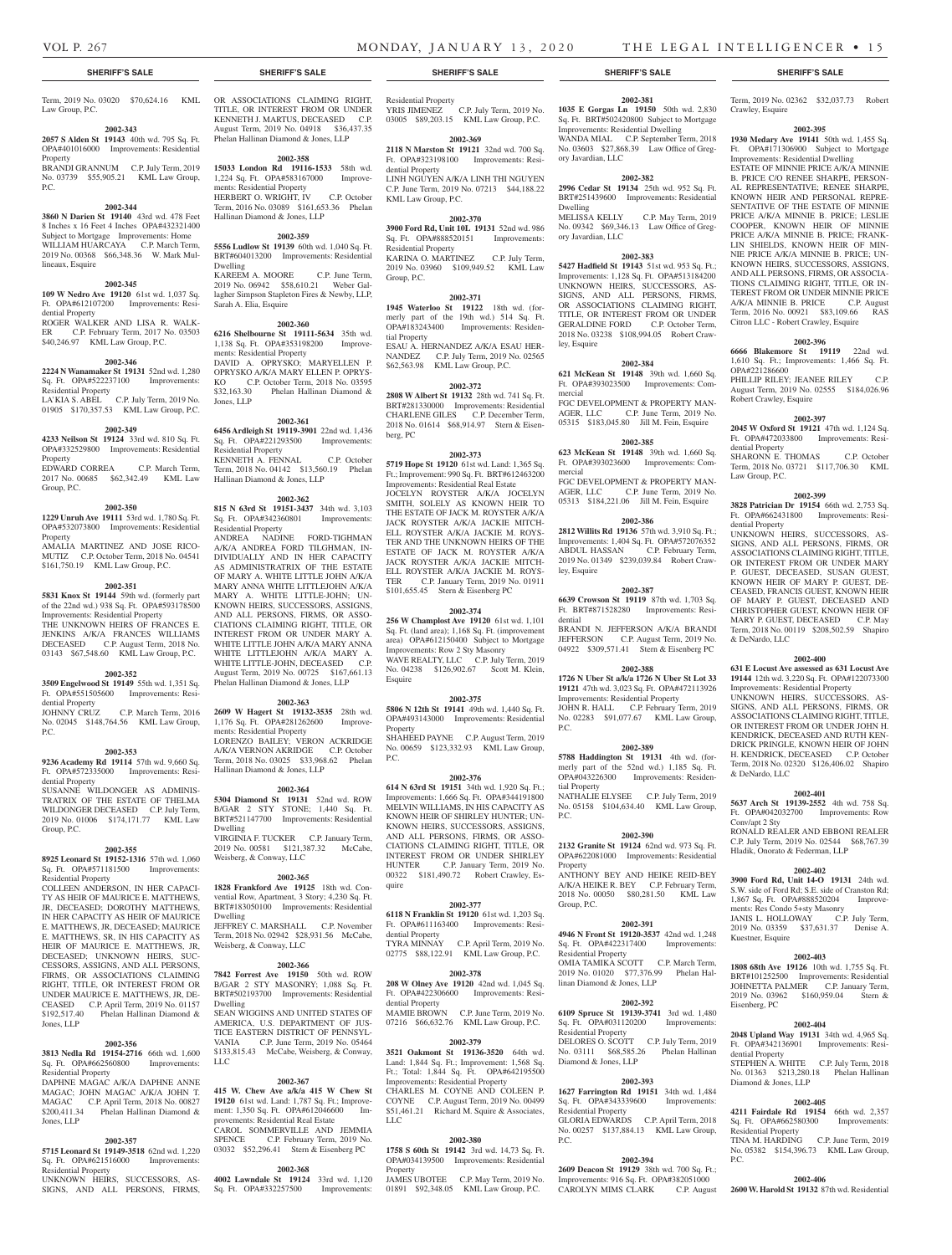provements: Erected Thereon<br>RCB LLC C.P. Novem

ments: Residential Property

KML Law Group, P.C.

Residential Property

Residential Property

dential Property

Property

tial Property

P.C.

Manley Deas Kochalski, LLC

LLC

**2002-407 7674 Brentwood St 19151 f/k/a 19121** 34th wd. 2,371 Sq. Ft. OPA#343227600 Improve-

JESUS A. RAMIREZ A/K/A JESUS RAMIREZ C.P. April Term, 2019 No. 02758 \$152,458.57 Shapiro & DeNardo, LLC **2002-408 4514 Regent St 19143** 46th wd. 1,615 Sq. Ft. OPA#461134700 Improvements: Residential

THE UNKNOWN HEIRS OF EUGENE R. HINES DECEASED AND HENRY HINES SOLELY IN HIS CAPACITY AS HEIR OF EUGENE R. HINES, DECEASED C.P. December Term, 2017 No. 02071 \$409,593.94

**2002-409 1144 E Price St 19138** 59th wd. 1,271 Sq. Ft. OPA#591073000 Improvements: Residential

JENNIE L. JAMES C.P. April Term, 2019 No. 02948 \$78,811.48 Shapiro & DeNardo,

**2002-410 120 W Sharpnack St 19119** 22nd wd. 1,997 Sq. Ft. OPA#223037300 Improvements:

COLIN BOLLERS, JOHAN BOLLERS AND SHAMANE J. CAVE A/K/A SHAMANE CAVE C.P. August Term, 2017 No. 02887 \$222,403.03 KML Law Group, P.C.

**2002-411 1844 W Godfrey Ave 19141** 17th wd. 1,588 Sq. Ft. OPA#171285600 Improvements:

PATRICIA SCOTT, ADMINISTRATRIX OF THE ESTATE OF INETHER L. PHIFER, DECEASED C.P. August Term, 2019 No. 04516 \$54,318.07 Shapiro & DeNardo,

**2002-412 1014 N Lawrence St 19123** 5th wd. 1,138 Sq. Ft. OPA#057128100 Improvements: Resi-

CARMEN ROMAN A/K/A CARMEN A. ROMAN C.P. July Term, 2018 No. 01490 \$164,973.44 Cristina L. Connor, Esquire;

**2002-413 611 E Wensley St 19134** 33rd wd. 637 Sq. Ft. OPA#331131800 Improvements: Residential

ANYA S. LEWIS C.P. March Term, 2019 No. 01504 \$31,439.89 KML Law Group,

**2002-414 4506 N 7th St 19140** 49th wd. (formerly part of the 42nd wd.) 1,035 Sq. Ft. OPA#491209600 Subject to Mortgage Improvements: Residen-

UNKNOWN HEIRS, SUCCESSORS, AS-SIGNS, AND ALL PERSONS, FIRMS, OR ASSOCIATIONS CLAIMING RIGHT, TITLE, OR INTEREST FROM OR UNDER OLGA RIVERA, ESTATE OF OLGA RI-VERA, MILAGROS RIVERA, PERSONAL REPRESENTATIVE OF THE ESTATE OF OLGA RIVERA AND AS A KNOWN HEIR OF OLGA RIVERA AND JAMES COREY STROUD, KNOWN HEIR OF OLGA RIVE-RA C.P. December Term, 2017 No. 00932 \$22,207.95 KML Law Group, P.C.

**2002-415 7825 Mercury Pl 19153-1219** 40th wd. 1,260 Sq. Ft. OPA#405882572 Subject to Mortgage Improvements: Residential Property CARLENE F. WOODARD C.P. August Term, 2019 No. 01012 \$28,790.83 Phelan

**2002-416 3323 N 22nd St 19140-4703** 11th wd. 1,600 Sq. Ft. OPA#112305200 Improvements:

2019 No. 03594 \$99,057.72 Phelan Hal-

**2002-417 5011-15 Penn St 19124** 62nd wd. 9,323 Sq. Ft. OPA#621490400 Improvements: Resi-

Hallinan Diamond & Jones, LLP

linan Diamond & Jones, LLP

Residential Property<br>CARMEN JONES

dential Property

Esquire

Property

Property

LLC

Row 2 Story Masonry OPA#281315905 Im-C.P. November Term, 2018 No. 01792 \$62,362.12 Christina J. Pross, Residential Property BENJAMIN GREEN III C.P. May Term, 2019 No. 01672 \$81,843.46 KML Law Group, P.C.

> **2002-419 3301 Friendship St 19149** 35th wd. 1,750 Sq. Ft. BRT#551421200 Improvements: Residential Dwelling

MOHAMMED D. MIAH A/K/A MD DOLA MIAH AND MOHAMMED SAMAD MIAH A/K/A SAMAD MIAH AND MOHAMMED AZAD MIAH A/K/A AZAD MIAH C.P. August Term, 2019 No. 00163 \$186,749.16 Powers Kirn, LLC

#### **2002-420**

**3330 Glenview St 19149** 55th wd. APT 2-4 UNITS 2 STY MASON; 1,700 Sq. Ft. BRT#551233900 Improvements: Residential Dwelling JEFFREY C. MARSHALL C.P. October Term, 2018 No. 00647 \$146,949.18 Mc-Cabe, Weisberg, & Conway, LLC

#### **2002-421**

**1427 Elbridge St 19149-2740** 54th wd. 0.05 acres BRT#541112700 Improvements: Residential Dwelling JUSTICE K. TAKYI-BUACHIE C.P. March Term, 2013 No. 02204 \$103,816.84 Powers Kirn, LLC

#### **2002-422**

**2824 S Sydenham St 19145** 26th wd. ROW 2 STY MASONRY; 960 Sq. Ft. BRT#261240100 Improvements: Residential Dwelling MAUREEN L. SOVANI AND THOMAS PACE C.P. August Term, 2018 No. 00087 \$211,566.94 McCabe, Weisberg, & Conway, LLC

#### **2002-423**

**1507 S Ringgold St 19146** 36th wd. ROW 2 STY MASONRY; 1,048 Sq. Ft. BRT#364152900 Improvements: Residential Dwelling EDWARD KENNETH BURGESS, EXECU-TOR OF THE ESTATE OF MARY E. BUR-GESS C.P. December Term, 2018 No. 03856 \$61,855.42 McCabe, Weisberg, & Conway, LLC

**2002-424**

**17 S 59th St 19139** 60th wd. ROW 2 STY MASONRY; 1,270 Sq. Ft. BRT#604294000 Improvements: Residential Dwelling ANGELIQUE V. FRAZIER, KNOWN SUR-VIVING HEIR OF MADELINE FRAZIER, AND UNKNOWN SURVIVING HEIRS OF MADELINE FRAZIER, DECEASED C.P. April Term, 2018 No. 03848 \$75,142.84 McCabe, Weisberg, & Conway, LLC

#### **2002-425**

**2865 N Garnet St 19132** 11th wd. ROW 2 STY MASONRY; 1,280 Sq. Ft. BRT#111232200 Improvements: Residential Dwelling

TABATHA JONES, KNOWN SURVIVING HEIR OF LEODUS JONES, GREGORY SCHELL, KNOWN SURVIVING HEIR OF LEODUS JONES, FREMILO JONES, KNOWN SURVIVING HEIR OF LEODUS JONES, ADRIENNE REDDEN, KNOWN SURVIVING HEIR OF LEODUS JONES, AND UNKNOWN SURVIVING HEIRS OF LEODUS JONES C.P. May Term, 2018 No. 03535 \$152,845.94 McCabe, Weisberg, & Conway, LLC

# **2002-426**

**2991 Mercer St 19134** 25th wd. 999 Sq. Ft. OPA#251267000 Improvements: Residential Property DEBRA MORAN AS ADMINISTRATRIX OF

THE ESTATE OF MICHELLE ELIZABETH MORAN C.P. February Term, 2017 No. 04630 \$147,458.44 KML Law Group, P.C.

#### **2002-428**

**2128 W Shunk St 19145** 26th wd. 2,995 Sq. Ft. OPA#262297300 Improvements: Residential Property KEREN TAL AND MICHAEL TUONO C.P. January Term, 2019 No. 00761 \$352,951.33 KML Law Group, P.C.

#### **2002-429**

**5932 N 21st St 19138** 17th wd. 1,177 Sq. Ft. BRT#172454400 Improvements: Residential Dwelling ERIC SANTOS C.P. August Term, 2019 No. 00223 \$82,372.22 Law Office of Gregory Javardian, LLC

BRT#453146600 Improvements: Residential Dwelling DONNA L. WHITEHOUSE C.P. October Term, 2018 No. 01558 \$116,484.02 Law

**2002-430 2739-41 Pratt St 19137** 45th wd. 2,344 Sq. Ft.

Office of Gregory Javardian, LLC

ROBERT L. TATUM AND SHAWANDA R. TATUM C.P. November Term, 2011 No. 03580 \$96,161.59 KML Law Group, P.C.

C.P. September Term,

#### **2002-418**

**3333 N Lawrence St 19140** 19th wd. 1,360 Sq. Ft. OPA#193108033 Improvements:

**2002-431 5922 Crystal St 19120** 35th wd. 1,219 Sq. Ft. BRT#352218200 Improvements: Residential

Dwelling PIERRE A. MYRTHIL C.P. November Term, 2015 No. 03229 \$81,422.54 Law Office of Gregory Javardian, LLC

# **2002-432**

**3100 Welsh Rd 19136-1810** 57th wd. 1,912 Sq. Ft. OPA#571038600 Improvements: Residential Property GEORGE M. NOVAK A/K/A GEORGE M.<br>NOVAK, III C.P. May Term, 2019 No. C.P. May Term, 2019 No.

01457 \$107,866.78 Phelan Hallinan Diamond & Jones, LLP **2002-433**

# **1870 E Schiller St 19134** 45th wd. 1,030 Sq.

Ft. BRT#45-2098600 Improvements: Residential Dwelling ANTONIO SERRANO, JR. C.P. September Term, 2019 No. 01132 \$93,153.26 Martha E. Von Rosenstiel, P.C., Martha E. Von Rosenstiel, Esquire; Lorraine Gazzara Doyle, Esquire

#### **2002-434**

**8502 Lyons Pl 19153-1912** 40th wd. 1,440 Sq. Ft. OPA#405181421 Improvements: Residential Property FRED L. EDWARDS C.P. May Term, 2013 No. 03040 \$107,841.71 Phelan Hallinan Diamond & Jones, LLP

#### **2002-435**

**3417 F St 19134** 33rd wd. 1,148 Sq. Ft. OPA#331293800 Improvements: Residential Property

BANESSA BENITEZ SOLELY IN HER CA-PACITY AS HEIR OF CARMEN I. MON-TANEZ DECEASED, BENJAMIN SOSA SOLELY IN HIS CAPACITY AS HEIR OF CARMEN I. MONTANEZ DECEASED AND CARMEN SOSA SOLELY IN HER CAPAC-ITY AS HEIR OF CARMEN I. MONTANEZ<br>DECEAESD C.P. September Term, 2018 C.P. September Term, 2018 No. 03026 \$44,798.59 KML Law Group, P.C.

#### **2002-436**

**13054 Townsend Rd Unit J-4 19154** 88th wd. 1,536 Sq. Ft. OPA#888660135 Improvements: Residential Property

LASHAWN SCOTT: CHERYL E. YATES, IN HER CAPACITY AS CO-EXECUTRIX AND DEVISEE OF THE ESTATE OF ELIZABETH THOMPSON; DEBORAH L. SCOTT, IN HER CAPACITY AS CO-EXECUTRIX OF THE ESTATE OF ELIZABETH THOMPSON; MI-CHAEL G. THOMPSON, IN HIS CAPACITY AS DEVISEE OF THE ESTATE OF ELIZA-BETH THOMPSON C.P. August Term, 2017 No. 00008 \$110,016.26 Phelan Hallinan Diamond & Jones, LLP

#### **2002-437**

**3556 Shelmire Ave 19136-3527** 64th wd. 1,416 Sq. Ft. OPA#642174400 Improvements: Residential Property MICHAEL V. HICKAM; MONGA LAU C.P. August Term, 2019 No. 01817 \$132,031.41 Phelan Hallinan Diamond & Jones, LLP

#### **2002-438**

**1306 N 57th St 19131-4107** 4th wd. 1,434 Sq. Ft. OPA#043102100 Improvements: Residential Property BRENDA J. WINGATE C.P. July Term, 2019 No. 00572 \$80,098.08 Phelan Hallinan Diamond & Jones, LLP

#### **2002-439**

**319 Krams Ave 19128-4732** 21st wd. 1,440 Sq. Ft. OPA#211386900 Improvements: Residential Property PATRICK T. BRESLIN C.P. April Term, 2019 No. 00559 \$159,599.46 Phelan Hallinan Diamond & Jones, LLP

#### **2002-440**

**703 Hagner St 19128** 21st wd. Land: 8,196 Sq. Ft.; Improvement: 1,110 Sq. Ft.; Total: 8,196 Sq. Ft. OPA#214041128 Improvements: Residential Property JAMIE B. VITA AND NICHOLAS P. VITA AND UNKNOWN HEIRS OF THE ESTATE OF HENRY STEINBERG C.P. October<br>Term. 2018 No. 02639 \$274,870.24 Richard Term, 2018 No. 02639, \$274 M. Squire & Associates, LLC

# **2002-441**

**510 Vernon Rd a/k/a 510 E. Vernon Rd 19119**  22nd wd. 1,682 Sq. Ft. OPA#22-2-0289-00 Improvements: Residential Dwelling DOROTHY C. FREEMAN C.P. May Term, 2019 No. 00962 \$73,823.71 Pressman & Doyle, LLC

# **2002-442**

**824 Snyder Ave 19148** 39th wd. 1,088 Sq. Ft. BRT#393291900 Subject to Mortgage Improvements: Residential Dwelling HUONG T. DUONG C.P. July Term, 2019

**SHERIFF'S SALE SHERIFF'S SALE SHERIFF'S SALE SHERIFF'S SALE SHERIFF'S SALE**

No. 04040 \$6,973.43 Law Office of Gregory Javardian, LLC

#### **2002-443**

**8018 Colfax St 19136** 57th wd. 2,077 Sq. Ft. BRT#571297600 Subject to Mortgage Improvements: Residential Dwelling ANTHONY J. HOFFMAN AND BARBARA A. HOFFMAN C.P. May Term, 2019 No. 1354 \$66,999.43 Weber Gallagher Simpson Stapleton Fires & Newby, LLP, Sarah A. Elia, Esquire

### **2002-444**

**7395 Elmwood Ave 19153** 40th wd. 1,536 Sq. Ft. BRT#404223100 Improvements: Residential Dwelling ALICE C. BURNS C.P. May Term, 2019 No. 09344 \$82,024.90 Law Office of Gregory Javardian, LLC

# **2002-445**

**738 Jackson St 19148** 39th wd. 915 Sq. Ft. OPA#393081800 Improvements: Residential Property RAFAEL TORRES AND CARMEN DELIA TORRES C.P. October Term, 2018 No.

01389 \$136,764.01 Shapiro & DeNardo, LLC

#### **2002-446**

**2427 N 32nd St 19132** 28th wd. 961 Sq. Ft.; Improvements: 1,388 Sq. Ft. OPA#282184700 DAVID HARVEY, IN HIS CAPACITY AS HEIR OF MARION HARVEY; WENDY JOHNSON, IN HER CAPACITY AS HEIR OF MARION HARVEY; CRYSTAL HUTT, IN HER CAPACITY AS HEIR OF MAR-ION HARVEY; DONALD HARVEY, IN HIS CAPACITY AS AS HEIR OF MARION HARVEY; RENEE JOHNSON, IN HER CA-PACITY AS HEIR OF MARION HARVEY; DARLENE WYNN, IN HER CAPACITY AS HEIR OF MARION HARVEY; UNKNOWN HEIRS, SUCCESSORS, ASSIGNS, AND ALL PERSONS, FIRMS, OR ASSOCIATIONS CLAIMING RIGHT, TITLE, OR INTER-EST FROM OR UNDER MARION HAR-VEY C.P. February Term, 2019 No. 01749 \$27,771.94 Robert Crawley, Esquire

# **2002-447**

**5826 Vine St 19139** 4th wd. 1,152 Sq. Ft. BRT#042160100 Improvements: Residential Dwelling<br>DARIUS GERALD

C.P. January Term, 2019 No. 00138 \$47,952.03 Martha E. Von Rosenstiel, P.C., Martha E. Von Rosenstiel, Esquire; Lorraine Gazzara Doyle, Esquire

#### **2002-448**

**2466 77th Ave 19150** 50th wd. 1,920 Sq. Ft. BRT#501421500 Improvements: Residential Dwelling PHYLLIS D. THORNTON C.P. November

Term, 2017 No. 01523 \$112,175.20 Law Office of Gregory Javardian, LLC

### **2002-449**

**2730 N 28th St 19132** 28th wd. 930 Sq. Ft. OPA#281117500 Improvements: Residential Property ANGELA SAMUEL RHINEHART, ADMIN-ISTRATRIX OF THE ESTATE OF WINIFRED A. ARMSTRONG, DECEASED C.P. August Term, 2019 No. 00014 \$61,022.45 Shapiro & DeNardo, LLC

#### **2002-450**

**149 W Gale St 19120** 42nd wd. 1,890 Sq. Ft. OPA#422300200 Improvements: Residential Property

JOSETTE CLAUDE AND NANCY CLAUDE C.P. July Term, 2018 No. 03517 \$60,694.10 Shapiro & DeNardo, LLC

### **2002-451**

**6818 Revere St. 19149 55th wd. 1,407 Sq. Ft.** OPA#551531600 Improvements: Residential Property WILLIAM E. CURRAN C.P. December

Term, 2018 No. 03515 \$79,195.40 Cristina L. Connor, Esquire; Manley Deas Kochalski, LLC

# **2002-452**

**7122 Large St 19149** 54th wd. 1,254 Sq. Ft. OPA#542231800 Improvements: Residential Property

ANNA STEFFLER C.P. March Term, 2019 No. 00918 \$181,221.84 Justin F. Kobeski, Esquire; Manley Deas Kochalski LLC

#### **2002-453**

**2539 Casimir St 19137** 45th wd. 2,947 Sq. Ft. BRT#453101660 Improvements: Residential Dwelling

ABIGAIL BRETZ WETHERINGTON A/K/A ABBY WETHERINGTON, AS EXECUTRIX OF THE ESTATE OF ROY E. HOWELL, JR. A/K/A ROY E. HOWELL, DECEASED C.P. July Term, 2019 No. 03843 \$107,963.67 Powers Kirn, LLC

#### **2002-454 129 Wolf St 19148** 39th wd. 861 Sq. Ft.

OPA#391103200 Improvements: Residential Property KATHLEEN LABARR AND THOMAS LA-BARR C.P. December Term, 2018 No. 00202 \$122,625.61 KML Law Group, P.C.

#### **2002-455**

**7955 Cedarbrook Ave 19150** 50th wd. 1,620 Sq. Ft. OPA#501261900 Improvements: Residential Property

DESHAWNDA L. SUTHERLAND A/K/A DESHAWNDA L. WILLIAMS C.P. November Term, 2018 No. 02605 \$121,847.26 KML Law Group, P.C.

#### **2002-456**

**4523 Baker St 19127** 21st wd. 2,060 Sq. Ft. OPA#211476800 Improvements: Residential Property LAURA C SCHMIDT C.P. July Term, 2019

No. 03361 \$288,824.83 KML Law Group,

**2002-457 4020 Teesdale St 19136** 41st wd. 1,050 Sq. Ft. OPA#412084000 Improvements: Residential

PAUL BENNETT AND MARCELLA A. BEN-NETT A/K/A MARCELLA BENNETT C.P. June Term, 2019 No. 06301 \$107,783.97

**2002-458 3838 N 19th St 19140** 13th wd. 3,809 Sq. Ft. OPA#131280900 Improvements: Residential

MICHAEL JONES, KNOWN HEIR OF DOLORES JONES, DECEASED AND UN-KNOWN HEIRS, SUCCESSORS, ASSIGNS, AND ALL PERSONS, FIRMS, OR ASSO-CIATIONS CLAIMING RIGHT, TITLE, OR INTEREST FROM OR UNDER DOLORES JONES, DECEASED C.P. April Term, 2019 No. 02841 \$122,535.03 Shapiro & De-

**2002-459 5936 Jefferson St 19151** 34th wd. 1,788 Sq. Ft.; Improvements: 1,488 Sq. Ft.

GLORIA PATTERSON A/K/A GLORIA HUTCHINGS C.P. January Term, 2019 No. 01428 \$66,602.87 Robert Crawley, Esquire **2002-460 106 W Apsley St 19444** 12th wd. 2,599 Sq. Ft. (land area) OPA#123003000 Subject to Mortgage Improvements: Semi/det 2.5 Sty

MARICA RUBIN C.P. November Term, 2018 No. 02477 \$422,921.85 Andrew P.

**2002-461 5235 Castor Ave 19124-1742** 23rd wd. 1,734 Sq. Ft. OPA#234194100 Improvements:

MARY M. BATES C.P. March Term, 2017 No. 00591 \$178,573.94 Phelan Hallinan

**2002-462 9164 Old Newton Rd 19115-4937** 56th wd. 2,300 Sq. Ft. OPA#562441820 Improve-

MYRA ESTERMAN; BARRY ESTERMAN; JACQUELINE MILLER C.P. August Term, 2014 No. 01177 \$459,749.19 Phelan Hal-

**2002-463 5436 Erdrick St 19124-1407** 62nd wd. 1,056 Sq. Ft. OPA#622338900 Improvements:

GLORIA D. WILLIAMS C.P. April Term, 2019 No. 04063 \$78,065.61 Phelan Hal-

**2002-464 738 E Rittenhouse St 19144-1248** 59th wd. 998 Sq. Ft. OPA#591110200 Improvements:

DORIS SHIELDS A/K/A DORIS SHEI-LDS C.P. August Term, 2019 No. 02325 \$39,214.90 Phelan Hallinan Diamond &

**2002-465 1145 Atwood Rd 19151-3108** 34th wd. 1,024

ALICIA ROBINSON A/K/A ALICIA MITCH-ELL C.P. March Term, 2019 No. 03698 \$114,182.53 Phelan Hallinan Diamond &

**2002-466 5700 N Marvine St 19141** 49th wd. Land: 1,275 Sq. Ft.; Improvement: 2,150 Sq. Ft. OPA#493105200 Improvements: Residen-

P.C.

Property

Property

Nardo, LLC

Masonry

Chigounis, Esquire

Residential Property

Diamond & Jones, LLP

ments: Residential Property

linan Diamond & Jones, LLP

linan Diamond & Jones, LLP

Residential Property

Residential Property

Sq. Ft. OPA#344327400 Residential Property

Jones, LLP

Jones, LLP

tial Dwelling

OPA#342058400

KML Law Group, P.C.